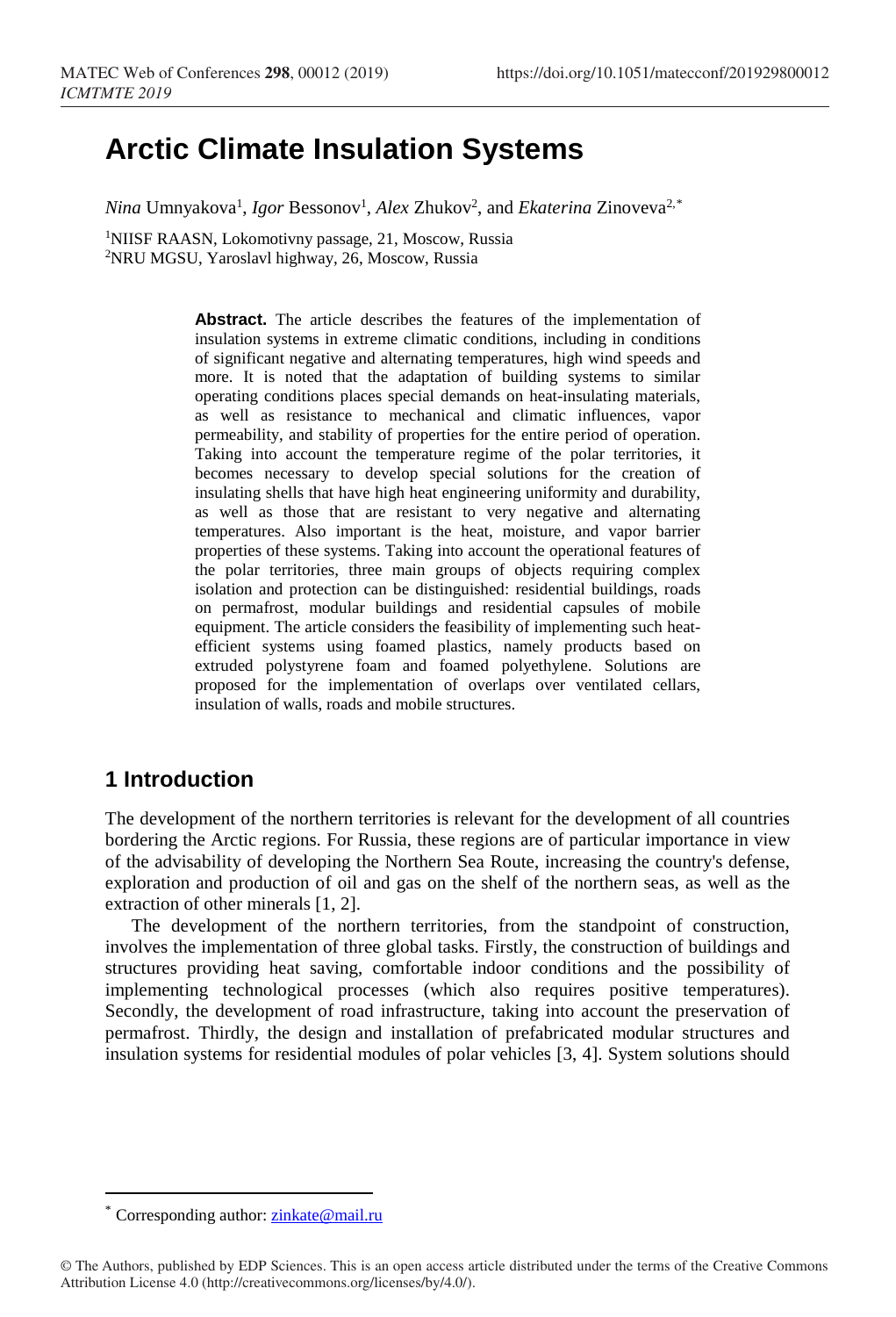form heat-efficient and uniform insulating shells, ensure standard durability of structures as a whole, the comfort of residential premises and meet fire and environmental requirements.

#### **2 Experimental**

Insulation materials should have not only low thermal conductivity, vapor and water permeability, as well as resistance to aggressive environments during flooding, and at negative or alternating temperatures [5–7]. Products based on mineral wool in such conditions are undesirable. These products have high open porosity, which makes it possible to infiltrate air (especially at the junctions), high moisture capacity, and low resistance under conditions of humidification and alternating temperatures [8–10].

Foamed plastics, namely products based on extruded polystyrene foam (XPS-plates) and polyethylene foam (PE-products), are most suitable for the operating conditions under consideration. A feature of these products is the combustibility inherent in most synthetic polymeric materials.

XPS-boards have great rigidity and resistance to mechanical loads and are used in the construction of road base and facade systems with plastering (CFTK), for the insulation of floors, ceilings, in systems base of roads of various types and purposes. The experience of using such products has been tested for decades, including in permafrost. The most serious problem of coatings using these materials is the thermal engineering heterogeneity caused by heat losses at the joints and the infiltration of cold air through them [11–13]. Note that the greater the temperature difference (outside and inside the room), the more these losses are manifested.

Products based on polyethylene foam (PE - mats or rolls, with or without a reflective coating) have low heat, vapor and moisture permeability, high operational resistance and are flexible material that allows to insulate surfaces of complex configuration and allowing seamless welded joint. According to the above, the article considered insulation systems based on foamed plastics, developed taking into account their advantages and features.

The experiment was carried out according to the method developed by the National Research University of Moscow State University of civil engineering on the basis of joint research with the Vilnius Technical University named after Gedeminas (Lithuania), and the express methodology of the Higher School of Economics (GACIS) [17–19]. The basis of the methodology was the assessment of creep of samples of thermal insulation products. The samples were subjected to climatic influences in various regimes; after which their physical and mechanical characteristics were determined (GOST 17177-94), including their deformation curves, and then their creep under load was studied (GOST EN 1606-2011).

#### **3 Results**

The study of the properties of expanded polyethylene and extruded polystyrene foam, carried out according to the methodology of NRU MGSU and standard methods showed that these materials are characterized by constant properties in the temperature range from - 60 ° C to +70 ° C, the influence of alternating temperatures and transitions through 0 ° C, when holding materials in a climate chamber, to their operational stability does not significantly affect (within the permissible error of the experiment).

As a result of experiments, it was found that the samples were not damaged. A decrease in the strength characteristics of samples of polyethylene foam and extruded polystyrene foam after climatic tests does not exceed 4–6%. The creep indices of products after climatic influences practically do not differ from the creep of control samples under normal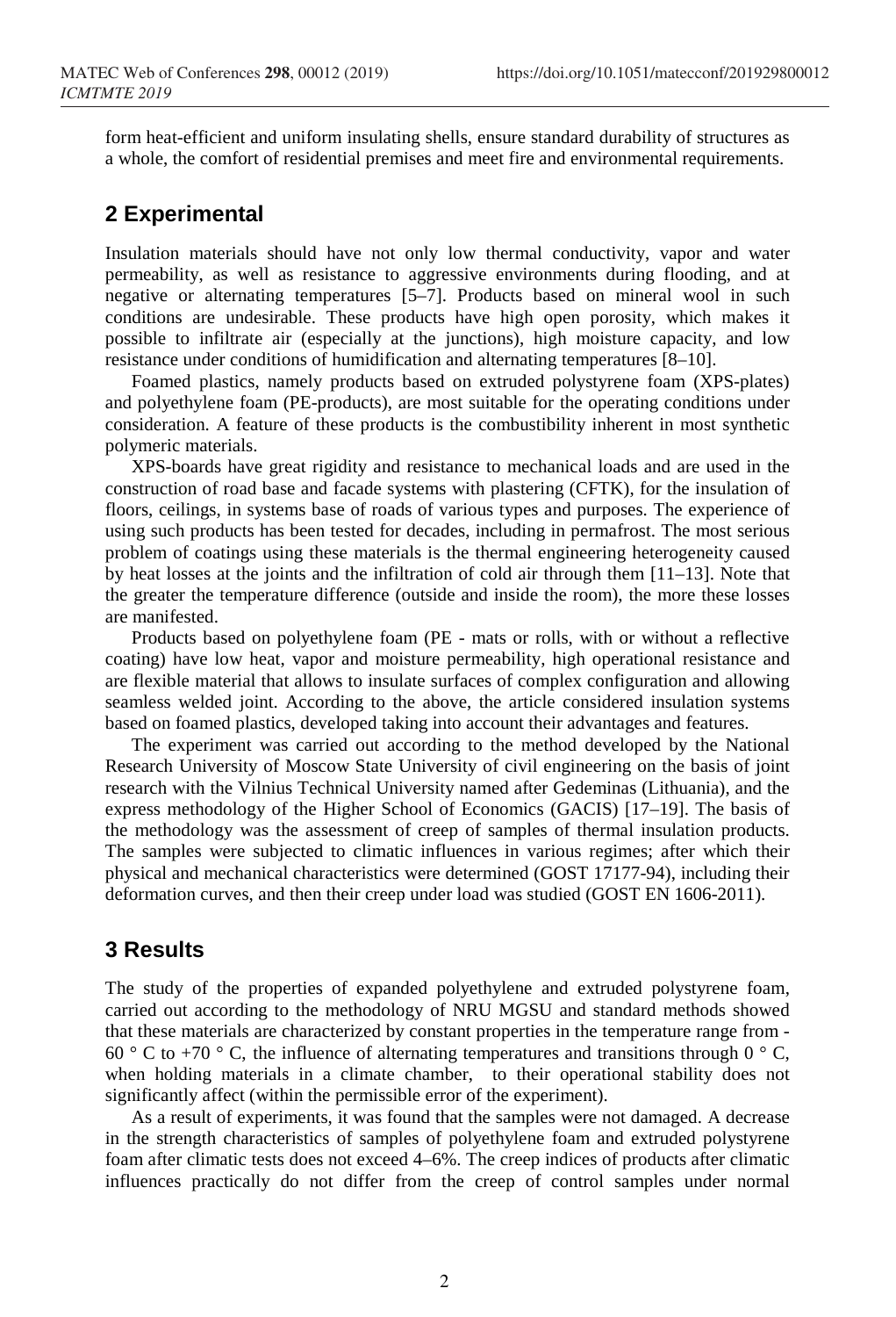conditions. The material can be recommended as a thermal insulation of objects operated at temperatures from -60 ° C and above.

### **4 Discussion**

The insulation systems of residential facilities for the Arctic have a number of significant features, the main of which are technologies that allow to preserve permafrost. Preservation of the soil in a frozen state involves either the use of floating foundations (like a "Swedish plate"), which is not effective for residential buildings (heat goes through the floor, the soil thaws and loses its bearing capacity), or construction on piles, used everywhere. Thus, in addition to the walls and the roof, an additional plane of heat loss is formed: the overlap above the ventilated basement, resting (naturally) through the grillage on the pile foundation.

The insulation scheme of a residential facility with a pile foundation is shown in Fig. 1 a. The insulation of the walls is carried out according to the technology of stucco facades with insulation (CFTK), and the overlap over the ventilated space is isolated by several layers of XPS-plates laid with offset joints.



**Fig. 1.** The scheme of overlapping a residential building: I - column; II - ventilated space; III- overlap over a ventilated space; IV - bearing wall; V - region of increased heat transfer and cold air infiltration; 1 - tying columns (fachwerk); 2 - system of facade insulation (SFTK); 3 - plate insulation; 4 - finish flooring; 5 - interior wall cladding; 6 - floating floor system (dry assembly); 7 - insulation over a ventilated space; 8 - protective lining

Such an insulation system has two negative aspects, these are cold bridges at the joints of plates (displacement during installation allows them to be minimized, but not completely), and most importantly, a serious heat transfer path between the joint of heatinsulating plates and walling (Fig. 1 a). This is not only an area of active conductive heat transfer, but also a way for infiltration of cold air through joint leaks. At significant negative outside temperatures (from  $-30$  °C and below), the perimeter of the building in its lower basement remains in the region of negative temperatures, which is extremely undesirable both from the point of view of room comfort and from the point of save of maintaining structures. At the same time, the thickness of the insulation laid on the floor can reach 500 mm.

Experience in the use of foamed polyethylene in central Russia, and, not least, the implementation of the basic principles of the TEPOFOL LLC technology, based on the mechanical fastening of insulating sheets (rolls), joining them in a lock joint and welding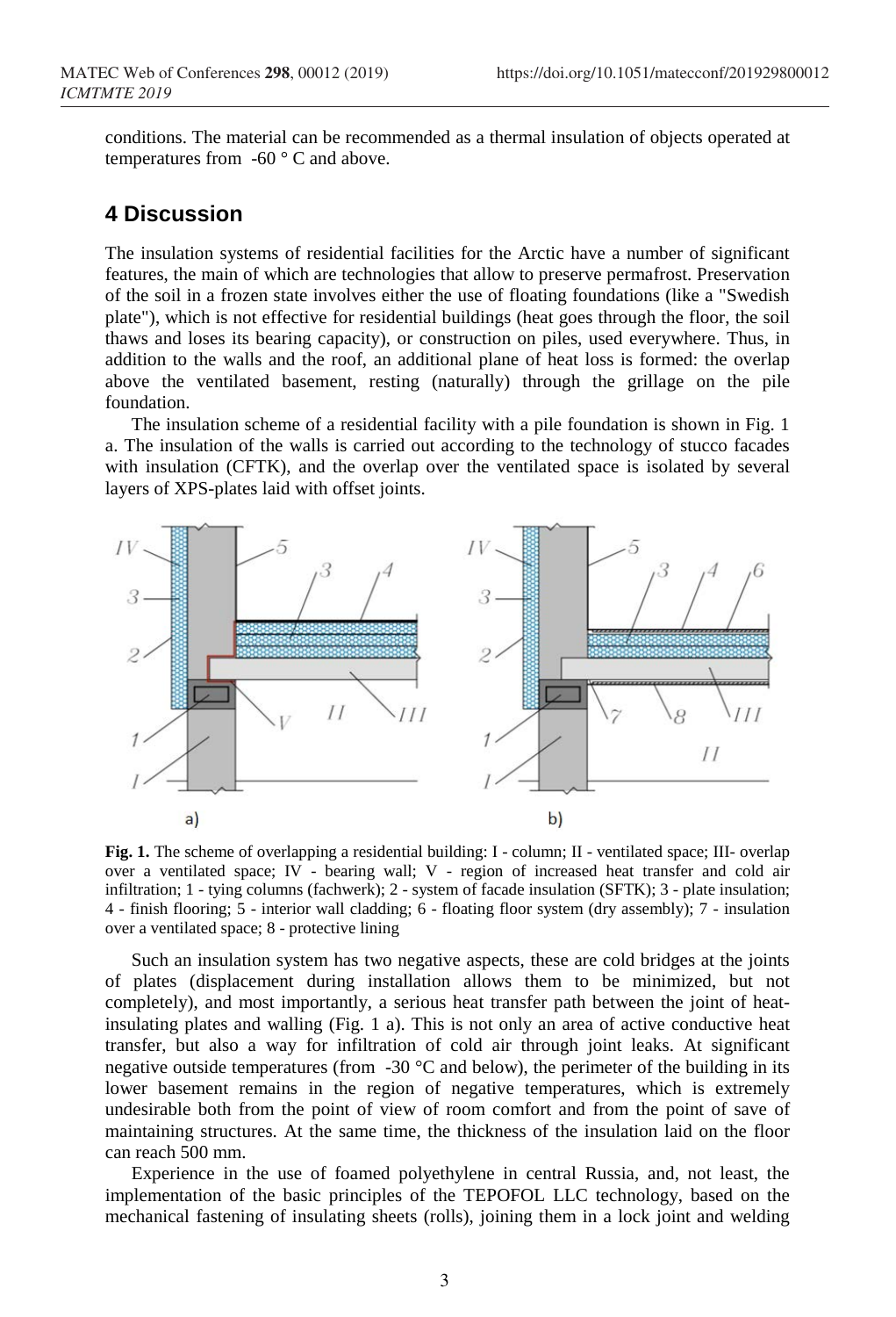these joints with hot air (using a building hair dryer), allowed to formulate recommendations on the formation of an effective insulating coating.

The resulting heat-insulating fabric is leak-proof, that is, there are no cracks and joints in it, which prevents the heat flow from coming out. Thus, in the obtained integral heatinsulating layer there are not completely no heat-conducting bridges along the surface, which has a positive effect on the characteristics of the entire insulating sheath. The proposed insulation technology, which is a proprietary product of the manufacturer of a rolled polyethylene foam heat insulator (TEPOFOL technology), provides heat preservation inside and significantly increases the heat-saving properties of the thermal insulation system [20–22].

Roll polyethylene foam with a reflective coating (foil or metallized lavsan) forms a protective layer along the outer perimeter of the structure (Fig. 1 b), and is the basis of a floating floor laid on heat-insulating XPS-plates.

In accordance with the research system developed by NRU MGSU, NRU HSE and OOO TEPOFOL, taking into account the studies carried out by the NIISF RAASN, the insulation system of building structures operating in extremely cold conditions, the insulation shell is combined from XPS-plates and rolls or mats of polyethylene foam with metallized coating. The main heat-insulating material are XPS-plates with a stable lower thermal conductivity. Lamellas from facade mineral wool slabs are used as fire-fighting extensions and frames. PE products form heat-, steam-, and waterproofing membranes: on the outside of the ventilated space of the base with the mandatory closure of sheet noncombustible material with the overlap of all joints and indoors.

The inner insulating sheath is formed according to the principle of floating floor of dry assembly. Rolls of polyethylene foam are laid on the base (the metallized surface to the outside), placed on the walls, mechanically fixed around the perimeter, the joints are connected into a lock and welded with a construction hairdryer. Then lay chrysotile cement (most reliable) or fiber cement sheets (in two layers) and on them - the finish coating. Soundproofing of the base is carried out as an "additional bonus".

With a thickness of XPS-thermal insulation of 200 ... 250 mm and a total thickness of PE-insulation coating of 60 mm, the thermal resistance of the insulation loop is at least 8.0 m2  $°C$  / W, while thermal uniformity of the construction increases and completely eliminates the path of infiltration of cold air.

When isolating mobile construction sites, residential modules, or caterpillar and wheeled tractors carrying personnel, it is necessary to insulate these rooms. A feature of the structures under consideration is the external metal shell. The thermal insulation used in this case must be flexible and vapor-tight, because otherwise, the vapor-air mixture condenses in the thermal insulation, drops in hoarfrost on metal, and the temperature in the insulated volume becomes stably negative, that is, unsuitable for survival.

According to the results of studies conducted at the NRU MGSU, a project was implemented to create isolated residential modules for tracked and wheeled vehicles, including mobile special equipment (Fig. 2). The basis of the seamless insulating sheath is steel rolls and sheets of foam with a metallized coating, welded at the joints with a building hair dryer.

The factors of heat saving and the formation of comfortable conditions in the premises (in terms of humidity, temperature, temperature difference between the wall and the room) are fulfilled to a greater extent with the implementation of additional engineering solutions. Installation of recuperators allows both to save energy and to provide optimal temperature and humidity conditions. Warm air from the room passes through the heat exchanger and heats the heat exchanger, and, on the return run, cold but clean and dry air from the street passes through the heat exchanger and enters the room. Such recuperators are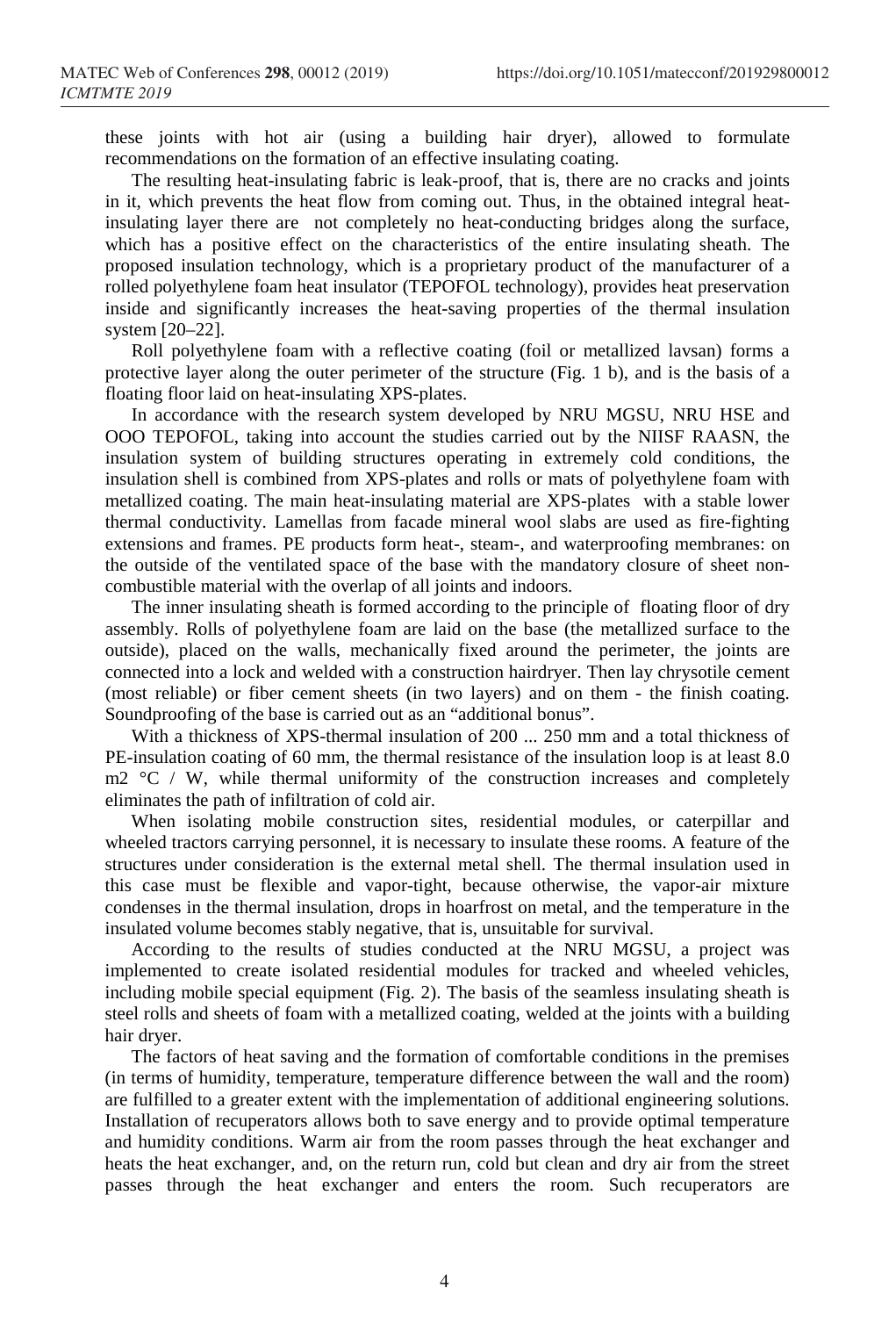recommended for residential premises, insulated modules, industrial facilities, sports facilities and warehouses. There is climate control is necessary.



**Fig. 2.** Insulated module

Tests carried out during the Arctic expedition 2017-18 in the Republic of Sakha (Yakutia) showed that thermal insulation based on non-crosslinked polyethylene foam allows to provide for two months (or more) the viability of a residential module at an ambient temperature of minus 45 °C and above at strong wind with gusts up to 30 m/s.

In the conditions of the far north and construction in permafrost regions, it is mandatory to regulate heat transfer in the road surface. At the same time, two main tasks are solved: preservation of the ground in a frozen state and a decrease in the mass of the road surface, that is, a reduction in ground loads, as well as protection of the main soil from excessive vibrations caused by traffic.

As part of the road structure, XPS-plates represent a shock-absorbing and temperature barrier between the layers of the roadbed and soil. These systems are especially in demand in three cases: when there are weak soils at the base; when construction is carried out on permafrost and when lightweight road structures are needed.

When laying roads there are found with weak soils. More than 60% of roads are built on floodplain sections of rivers, where wetlands, consisting of soft soils, are most often found. Weak soils include cohesive soils having a shear strength under natural occurrence of less than 0.075 MPa (when tested with a rotary cut device) or a settlement modulus with a load of 0.25 MPa more than 50 mm / m (deformation modulus below 5 MPa). In the absence of test data, weak soils should include: peat and peat soils, silts, sapropels; clay soils with a consistency coefficient of more than 0.5; soils of wet solonchaks.

In the conditions of permafrost, the construction of heat-insulating layers (from XPSplates) allows you to keep permafrost soils in a natural state, which prevents thawing and eliminates subsidence of the subgrade, that is it provides stable and reliable operation of the foundation of the subgrade constructed in the conditions of permafrost propagation (Fig. 3).

Light embankments are called embankments which, for the same geometric dimensions, have a much lower specific gravity per 1 m3 of embankment due to the content of materials having a significantly lower specific gravity compared to soil. Thereby, a significant decrease in the embankment pressure from its own weight on the base is achieved. This allows you to build a light embankment without additional measures to strengthen the soil.

One of the modern materials with a minimum specific gravity are XPS-plates. The construction of light (lightweight) embankments from XPS blocks during the construction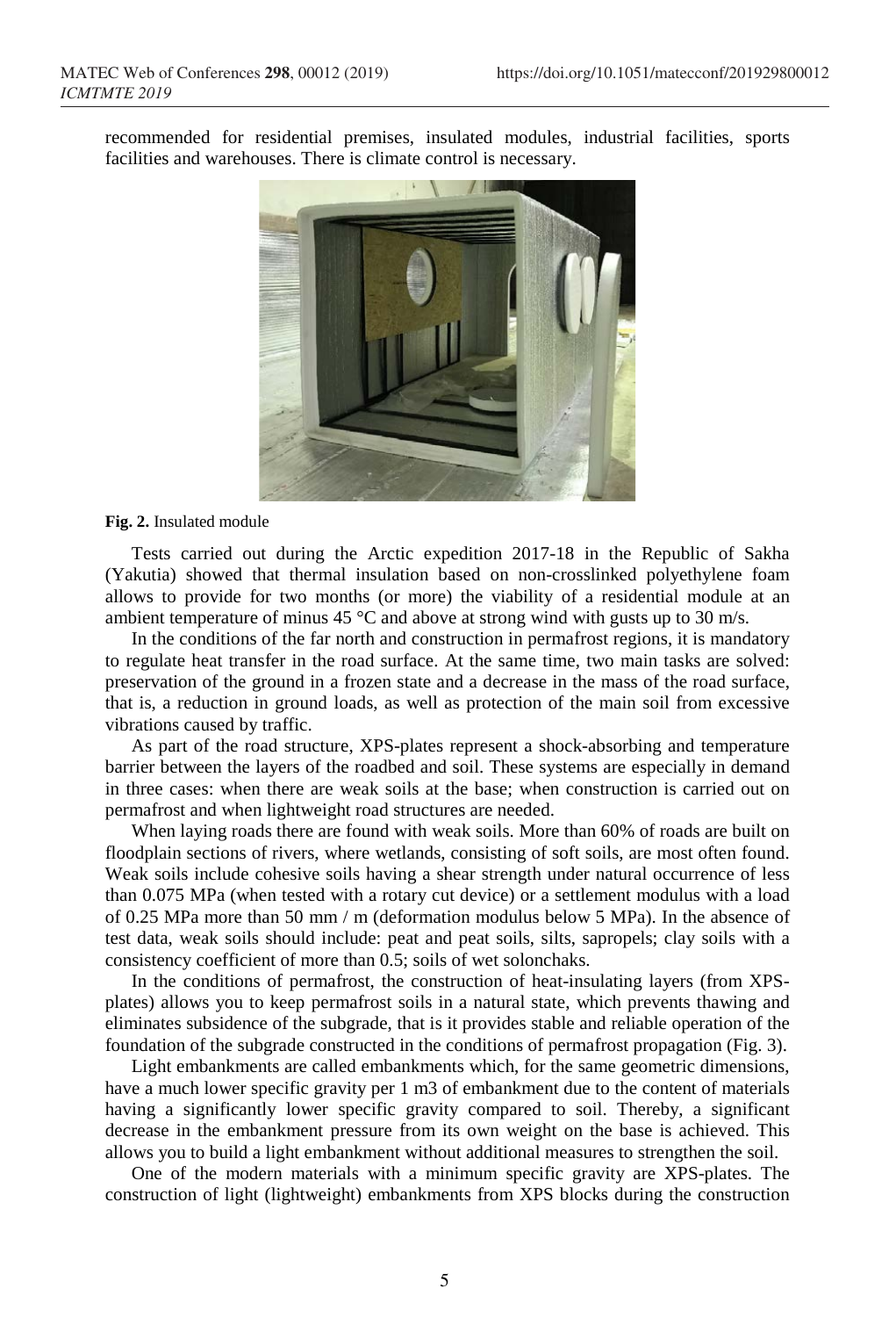of roads and other engineering structures on a weak foundation is a promising area of road construction (Fig. 4).



**Fig. 3.** Road insulation system diagram; 1, 2 - dense asphalt concrete; 3 - porous asphalt-concrete; 4 crushed stone-sand mixture reinforced with cement; 5 - embedding crushed stone M400; 6 - sand; 7 - XPS-plates; 8 - leveling sand



**Fig. 4.** Schematic diagram of the light embankment

## **5 Conclusions**

The study of the properties of expanded polyethylene and extruded polystyrene foam, carried out according to the methodology of NRU MGSU and standard methods showed that these materials are characterized by constant properties in the temperature range from - 60 ° C to +70 ° C, the influence of alternating temperatures and transitions through 0 ° C, when holding materials in a climate chamber, to their operational stability does not significantly affect (within the permissible error of the experiment).

In conditions of low temperatures and strong winds characteristic of the northern territories, it becomes necessary to use complex insulation systems that provide both high thermal resistance, heat engineering uniformity, and durability of structures. In this regard, it is advisable to use materials as a heater, on which negative and alternating temperatures and non-constant humidity have the least effect. Such materials include foamed plastics and, in particular, foamed polyethylene and extruded polystyrene, the appropriateness of which is confirmed by both laboratory and field tests, as well as experience in the construction of objects for various functional purposes.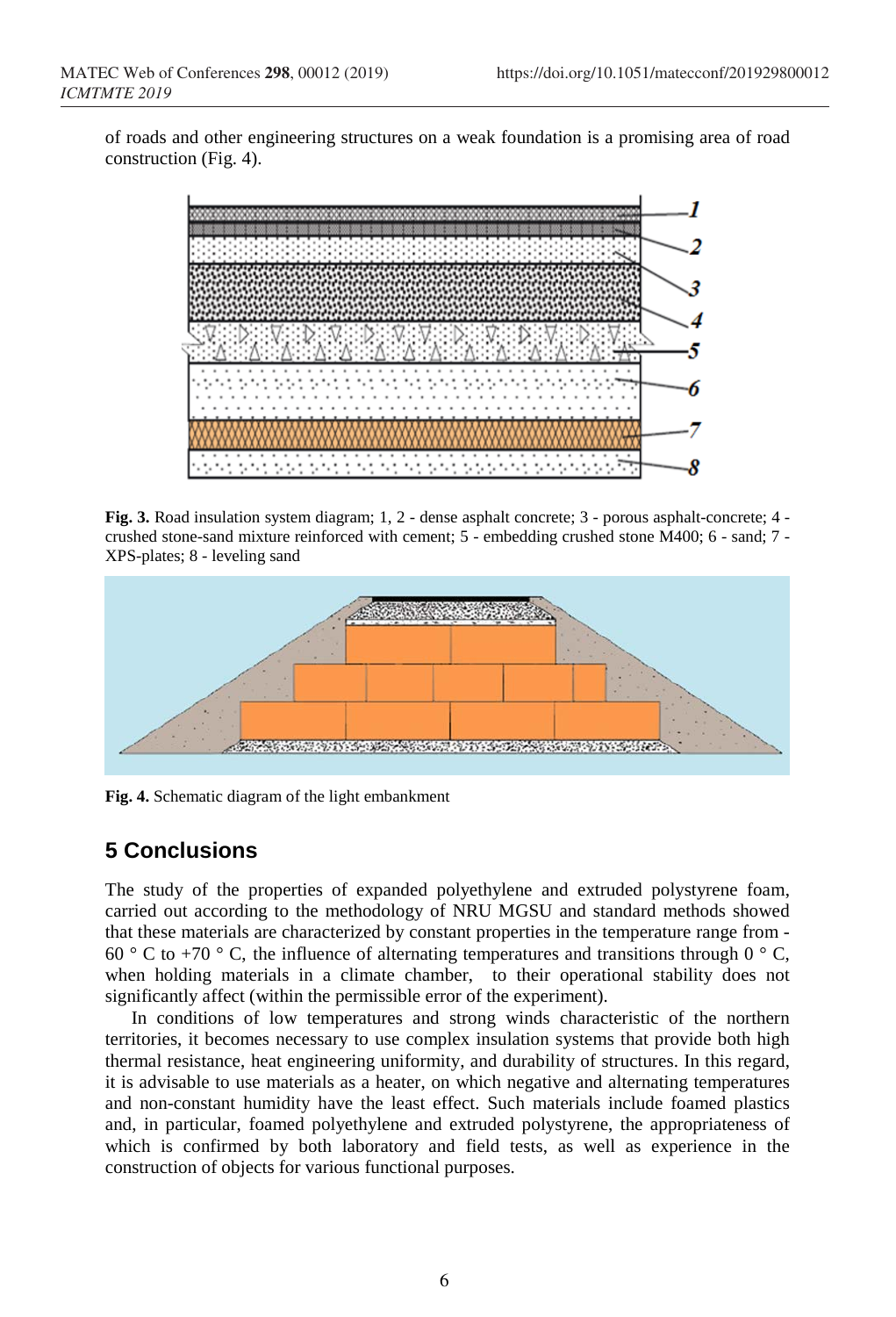#### **References**

- 1. A. Zhukov, E. Bobrova, D . Zelenshchikov, R. Mustafaev, A. Khimich , *Insulation systems and green sustainable construction*, Advanced Materials, Structures and Mechanical Engineering. v.**1025–1026**, рр. 1031–1034 (2014).
- 2. V. Gagarin, V. Kozlov, *Mathematical model and engineering method for calculat-ing humidity condition of constructions*, Academia. Architecture and engineering. **№ 2**, рр. 60–63 (2006).
- 3. V. Gagarin, *Macroeconomic aspects of the substantiation of energy saving measures by increasing the thermal protection enclosing structures of buildings*, Construction materials. **№3**, рр. 8–161 (2010).
- 4. P. Zhuk, A. Zhukov, *Normative legal base of environmental assessment of build-ing materials: prospects for improvement* , Ecology and industry of Russia. **№ 4**, рр. 52– 57 (2018).
- 5. I. Bessonov, A. Starostin, V. Oskina, *Dimensionally stable fiber insulation*, Vestnik MSUCE **№3**, рр. 134–139 (2011).
- 6. B. Rumiantcev, A. Zhukov, D. Zelenshikov, A. Chkunin, K. Ivanov, Yu. Sazonova , *Insulation systems of the building construtions*, MATEC Web of Conferences. **v. 86** (2016). DOI: 20168604027.
- 7. B. Rumiantcev, A. Zhukov, E. Bobrova, I. Romanova, D. Zelenshikov , T. Smirnova, *The systems of insulation and a methodology for assessing the durability*, MATEC Web of Conferences. v. **86** (2016). DOI: 20168604036.
- 8. N. Umnyakova. *The environmental impact of the urban environment on the construction of ventilated facades*, Vestnik MGSU, **№ 4. v.5**, pp. 157–162, (2010).
- 9. N. Umnyakova, *The relationship of the ecological state of cities and durability of building materials and structures*, Housing construction. **№ 1**, pp. 30–33 (2012).
- 10. V. Hlevchuk, I. Bezsonov, *On current thermal performance of mineral wool*, Problems of construction of thermal physics, climate systems, and energy efficiency in buildings, рр. 127–135, (1998).
- 11. S. Shmelev, *Ways of selecting the optimal set of energy-saving measures*, Construction materials, **№3**, pp. 7–9, (2013).
- 12. E. Arquis, С. Cicasu, *Сonvection phenomen in mineral wool in-stalled on verti-cal walls*, Proceedings of the International scientific-practical conference «Effective heat and sound insulating materials in modern construction and housing and communal services», pp. 18–21. (2006)
- 13. N. Umnyakova, *Climatic parameters of a typical year for heat engineering engineering calculations,* Bulletin of construction equipment, **№ 8**. рp. 45–50, (2016).
- 14. D. Tuchaev, E. Zarmanyan, E. Petrovskiy. A. Zemlyanko K. Ivanov, A. Zhukov, *Thermal insulation systems for the Arctic,* IOP Conf. Series: Materials Science and Engineering, doi:10.1088/1757-899X/365/3/032015032041 (2018)
- 15. Patent for Russian Federation invention no. 2645190 «lock technology of thermal insulation material for seamless welding of connecting locks», registered on February 16th, 2018.
- 16. A. Zhukov, K. Ter-Zakaryan, V. Semenov, *Insulation systems with the expanded polyethylene application*, ScienceDirect IFAC PaperOnLine, **v.51**, **№ 30**, pp. 803-807 (2018). DOI: 10.1016/j.ifacol.2018.11.191.